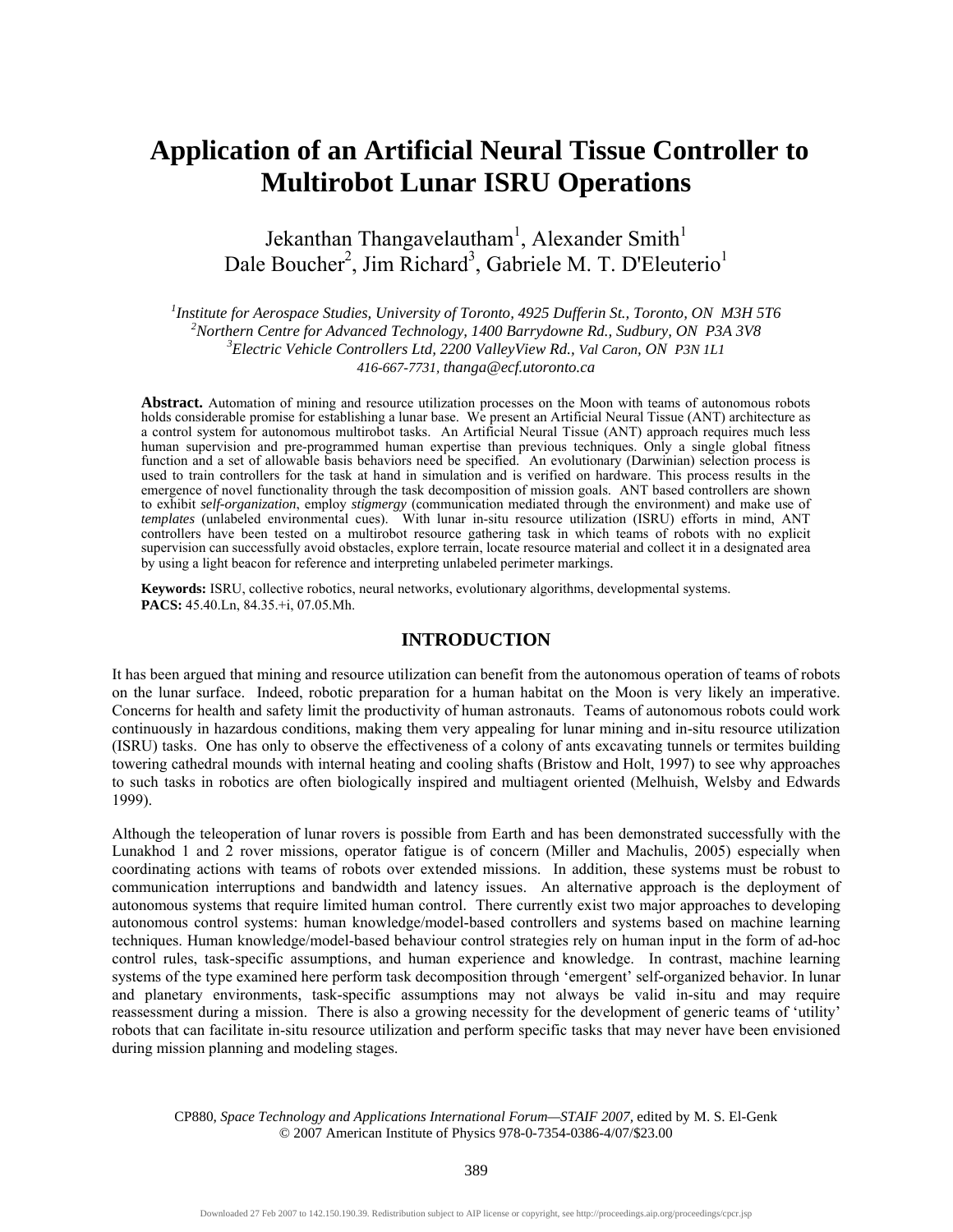The approach outlined in this paper involves the application of a machine learning approach called the Artificial Neural Tissue framework (Thangavelautham and D'Eleuterio, 2005) to solve a multirobot resource gathering and berm formation task. With minimal task-specific assumptions and limited supervision, ANT can produce controllers which exploit *templates* (unlabeled environmental cues), *stigmergy* (indirect communication mediated through the environment), and self-organization. Since little preprogrammed knowledge is given, ANT may discover novel solutions that would otherwise be overlooked by a human supervisor.

ANT is particularly advantageous for multirobot tasks in which some global behavior must be achieved without a centralized controller. Even though each individual has no 'blueprint' of the overall task and must operate with only local sensor data, an ensemble of robots is able to complete a mission requiring a global consensus. The desired global behavior 'emerges' from the local interactions of individual robots. Designing controllers of this sort by hand can be very difficult because the process by which local behaviors work to form a global consensus can be difficult to understand and even counterintuitive. Previous work in the field such as (Mataric *et al.*, 1995; Parker, Zhang and Kube, 2003; Wilson *et al.*, 2004; Werfel, Yam and Nagpal, 2005) rely on task-specific human knowledge to develop simple 'if-then' rules or equivalent coordination behaviors to solve multirobot tasks. In contrast, the approach outlined here is a generic framework that could be applied to any number of non-Markovian robotic control tasks, and is not specific to the collective-robotics domain. It has already been shown that ANT can produce emergent controller solutions for a multirobot tiling pattern formation task, a single-robot phototaxis task and an unlabeled sign following task (Thangavelautham and D'Eleuterio, 2005). In this paper, we compare the training performance of fixed-topology versus ANT-based neural network controllers for a multirobot resource gathering task.

# **BACKGROUND**

Collective robotic tasks typically employ some of the same mechanisms used by social insects. These include the use of templates, stigmergy, and self-organization. *Templates* are environmental features perceptible to the individuals within the collective (Bonabeau, Dorigo and Thereaulaz, 1999). *Stigmergy* is a form of indirect communication mediated through the environment (Grasse, 1959). *Self-organization* describes how local or microscopic behaviors give rise to a macroscopic structure in systems which are not in equilibrium (Bonabeau *et al.*, 1997). These methods have been applied to various collective robotics tasks. However, most existing techniques have relied on prior task-specific knowledge to create stochastic or rule-based controllers. Our approach is evolutionary in nature and 'learns' to take advantage of these techniques without explicit human input.

In insect colonies, templates may be a natural phenomenon, or they may be created by the colonies themselves. They may include temperature, humidity, chemical, or light gradients. In robotic applications, template-based approaches include the use of light fields to direct the creation of circular (Stewart and Russell, 2003) and linear walls (Wawerla, Sukhame and Mataric, 2002) and planar annulus structures (Wilson *et al.*, 2004). Stewart and Russell (2004) have used spatiotemporal varying templates, in which one member of the robot collective varies the template thereby altering the global consensus that results to construct a 'loose wall' structure. The use of active rather than passive construction objects, although not biologically plausible, has also been applied to building user-defined colored block structures (Werfel, Yam and Nagpal, 2005).

Stigmergy is an implicit form of communication and involves individuals modifying the environment and in turn alters the perception and behavior of other individuals that encounter the environmental changes. Stigmergy has been used extensively in collective-robotic construction tasks, including blind bull dozing (Parker, Zhang and Kube, 2003), box pushing (Mataric *et al.*, 1995), heap formation (Beckers, Holland and Deneubourg, 1994) and tiling pattern formation (Thangavelautham, Barfoot and D'Eleuterio, 2003).

Self-organization describes the process by which a global consensus emerges from a set of local behaviors (Bonabeau *et al.*, 1997). With self-organized systems, no individual possesses a knowledge of the overall environment or the end goal. Individuals merely react to local sensor data. A global solution arises from the interactions of a colony of individuals. Our approach in this paper uses a Darwinian selection process to evolve robotic controllers for performing a desired task. The evolved controllers make use of templates and stigmergy in order to achieve the level of self-organization necessary to achieve the global goals.

The collective robotic works cited earlier excluding (Thangavelautham, Barfoot and D'Eleuterio, 2003) rely on either user-defined, deterministic 'if-then' rules, or on stochastic behaviors. In both cases, designing these controllers is an ad-hoc procedure that relies on the experimenter's knowledge of the task at hand. However, the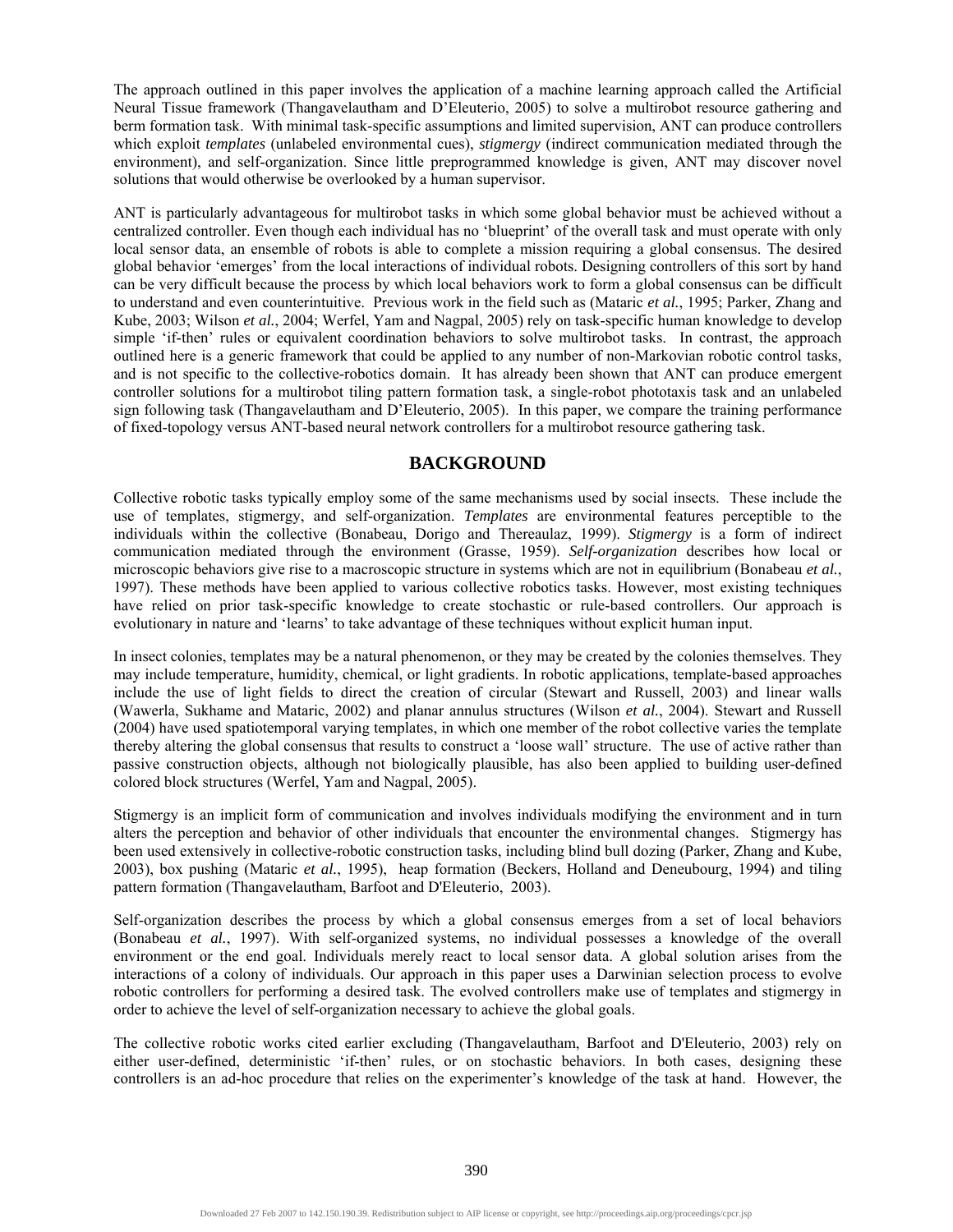global effect of local interactions is often difficult to determine, and the specific interactions required to achieve a global consensus may even be counterintuitive. Thus, at this stage of the field's development at least, designing successful controllers by hand is a process of trial and error.

One approach to reducing the amount of trial and error done by hand is to encode controllers as behavioral look-up tables, and allow a genetic algorithm to evolve the values in the table. This approach was demonstrated for collective heap formation (Barfoot and D'Eleuterio, 1999) and  $2 \times 2$  tiling pattern formation tasks (Thangavelautham Barfoot and D'Eleuterio, 2003). The limitations to this approach are poor sensor scalability and lack of generalization. An increased number of sensors leads to a combinatorial explosion in the size of the look-up table, resulting in premature search stagnation (the 'bootstrap' problem). As an action must be encoded for each combination of sensor inputs, the controller does not generalize from one state to another one with similar inputs. Neural network controllers can often overcome this second limitation by effectively implementing a compressed representation of the problem space. A neural network controller was able to solve the harder  $3 \times 3$  tiling formation task (Thangavelautham and D'Eleuterio, 2004). Other fixed-topology neural controller approaches have been used to build walls, corridors and briar patches (Crabbe and Dyer, 1999).

Fixed-topology neural networks present an additional problem: The size and structure of the network must be fixed ahead of time. Inappropriate choices may lead to a network that is unable to solve the problem. The ANT framework is able to overcome this problem. This variable-length neurocontroller model allows for the generalization of sensory input, for improved scalability over fixed-network topologies, and for both stochastic and deterministic arbitration schemes. For the  $3 \times 3$  tiling pattern formation (collective task) (Thangavelautham and D'Eleuterio, 2005) and for the resource gathering tasks presented here, ANT shows improved performance over fixed-topology neural networks.

## **ARTIFICIAL NEURAL TISSUE MODEL**

The ANT architecture (Figure 1) presented in this paper consists of a developmental program, encoded in the 'genome,' that constructs a three-dimensional neural tissue and associated regulatory functionality. The tissue consists of two types of neural units, decision neurons and motor-control neurons, or simply motor neurons. Regulation is performed by the decision neurons that dynamically exhibit or inhibit motor-control neurons within the tissue based on a coarse-coding framework. Let us discuss the computational mechanism of the tissue first and then outline the process by which the tissue is created.

## **Computation**

The motor neurons is assumed be spheres arranged in a regular rectangular lattice in which the neuron  $N_\lambda$  occupies the position  $\lambda = (l, m, n) \in \mathbb{I}^3$  (sphere centered within cube). The state *s* of the neuron is binary, *i.e.*,  $s_{\lambda} \in S = \{0,1\}$ . Each neuron  $N_{\lambda}$  nominally receives inputs from neurons  $N_{\kappa}$  where  $\kappa \in \hat{\mathbb{I}}(\lambda)$ , the nominal input set. Here it shall be assumed that these nominal inputs are the  $3 \times 3$  neurons centered one layer below  $N_{\lambda}$ ; in other terms,  $\hat{\mathbb{I}}(\lambda) = \{(i, j, k) | i = l-1, l, l+1; j = m-1, m, m+1; k = n-1\}$ . (As will be explained presently, however, it shall not be assumed that all the neurons are active all the time.) The activation function of each neuron is taken from among four possible threshold functions of the weighted input  $\sigma$  :

$$
\psi_{\text{down}}(\sigma) = \begin{cases} 0, & \text{if } \sigma \ge \theta_1 \\ 1, & \text{otherwise} \end{cases}
$$
\n
$$
\psi_{\text{up}}(\sigma) = \begin{cases} 0, & \text{if } \sigma \le \theta_2 \\ 1, & \text{otherwise} \end{cases}
$$
\n
$$
\psi_{\text{up}}(\sigma) = \begin{cases} 0, & \text{min}(\theta_1, \theta_2) \le \sigma < \max(\theta_1, \theta_2) \\ 1, & \text{otherwise} \end{cases}
$$
\n
$$
\psi_{\text{down}}(\sigma) = \begin{cases} 0, & \text{if } \sigma \le \min(\theta_1, \theta_2) \text{ or } \sigma > \max(\theta_1, \theta_2) \\ 1, & \text{otherwise} \end{cases}
$$
\n
$$
(1)
$$

The weighted input  $\sigma_{\lambda}$  for neuron  $N_{\lambda}$  is nominally taken as:

$$
\sigma_{\lambda} = \frac{\sum_{\kappa \in \hat{\mathbb{I}}(\lambda)} w_{\lambda}^{\kappa} s_{\kappa}}{\sum_{\kappa \in \hat{\mathbb{I}}(\lambda)} s_{\kappa}},
$$
 (2)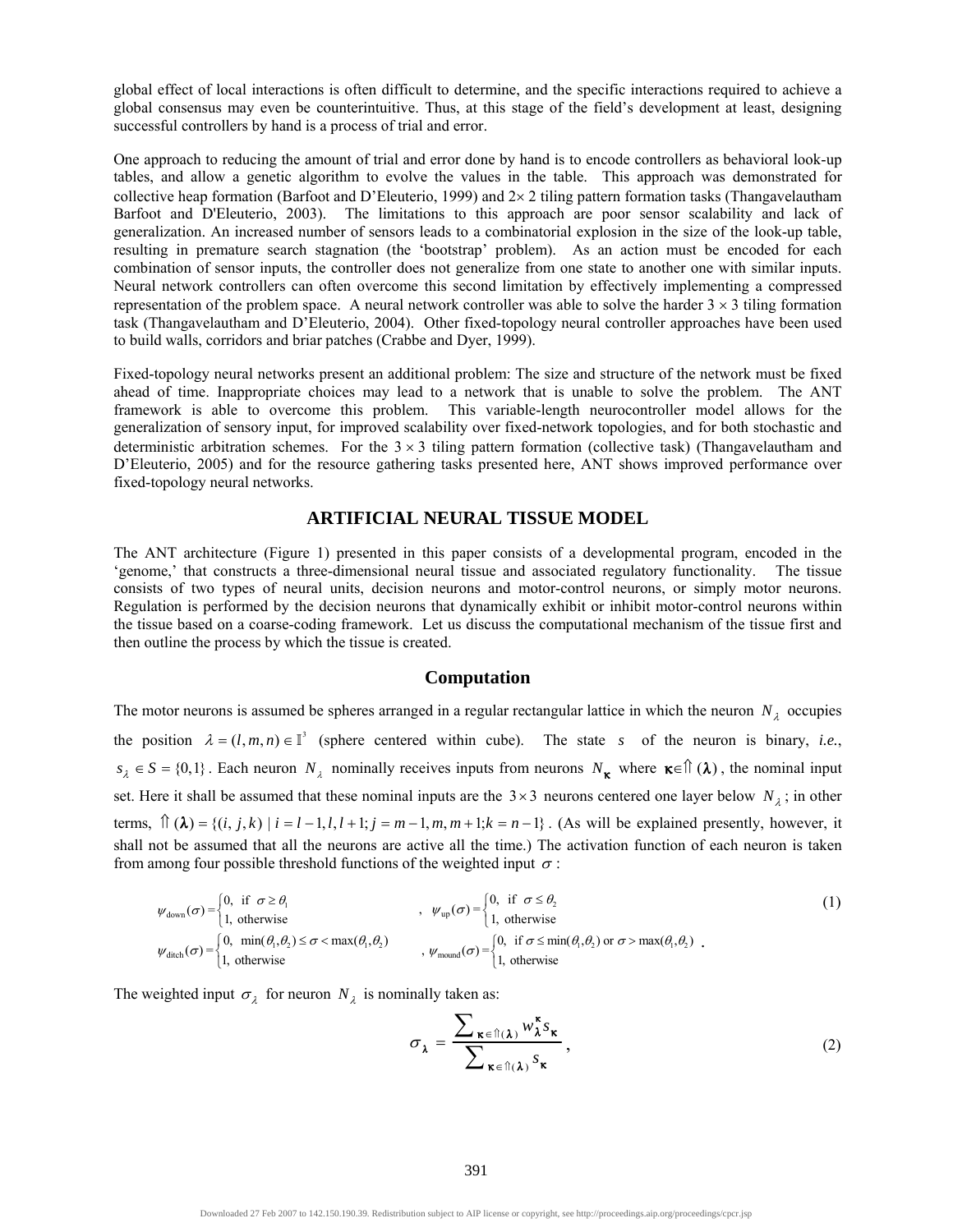with the proviso that  $\sigma = 0$  if the numerator and denominator are zero. Also,  $w_{\lambda}^{\kappa} \in \mathbb{R}$  is the weight connecting  $N_{\kappa}$ to  $N<sub>2</sub>$ . These threshold functions maybe summarized in a single analytical expression as:

$$
\psi = (1 - k_1)[(1 - k_2)\psi_{down} + k_2\psi_{up}] + k_1[(1 - k_2)\psi_{diich} + k_2\psi_{mound}],
$$
\n(3)

where  $k_1$  and  $k_2$  can take on the value 0 or 1. The activation function is thus encoded in the genome by  $k_1, k_2$  and the threshold parameters  $\theta_i$ ,  $\theta_i \in \mathbb{R}$ .



**FIGURE 1.** (a) Synaptic Connections between Motor Neurons from Layer *l*+1 to *l*. (b) Activated Decision Neurons Diffuse Neurotransmitter Concentration Field Resulting in Activation of Motor Control Neurons with Highest Activation Concentration.

It may appear that  $\psi_{down}$  and  $\psi_{up}$  are mutually redundant as one type can be obtained from the other by reversing the signs on all the weights. However, retaining both increases diversity in the evolution because a single 2-bit 'gene' is required to encode the threshold function and only one mutation suffices to convert  $\psi_{down}$  into  $\psi_{up}$  or *vice versa* as opposed to changing the sign of every weight. The sensor data are represented by the activation of the sensor input neurons  $N_{\mathbf{a}_i}$ ,  $i = 1...m$ , summarized as  $A = \{s_{\mathbf{a}_1}, s_{\mathbf{a}_2}...s_{\mathbf{a}_m}\}\$ . Similarly, the output of the network is

represented by the activation of the output neurons  $N_{\omega_j}$ ,  $j = 1...n$ , summarized as  $\Omega = \{s_{\omega_1^j}, s_{\omega_2^2}, \dots s_{\omega_n^b}\}$ ,

where  $k = 1...b$  specifies the output behavior. Each output neurons commands one behavior of the agent. (In the case of a robot, a typical behavior may be to move forward a given distance. This may involve the coordinated action of several actuators. Alternatively, the behavior may be more primitive such as augmenting the current of a given actuator.). If  $s_{\omega_j^k} = 1$ , output neuron  $\omega_j$  votes to activate behavior *k*; if  $s_{\omega_j^k} = 0$ , it does not. Since multiple neurons can have access to a behavior pathway, an arbitration scheme is imposed to ensure the controller is deterministic where:

$$
p(k) = \sum_{s_0=1, j=1}^{n_k} \frac{s_{\mathbf{\omega}_j^k}}{n_k},
$$
\n(4)

and  $n_k$  is the number of output neurons connected to output behavior  $k$  resulting in behavior  $k$  being activated if  $p(k) \geq 0.5$ . As implied by the set notation of  $\Omega$ , the outputs are not ordered. In this embodiment, the order of activation is selected randomly. We are primarily interested here in the statistical characteristics of relatively large populations but such an approach would likely not be desirable in a practical robotic application. However, this can be remedied by simply assigning a sequence *a priori* to the activations (as shown in Table 1 for the task).

The output neurons can be redundant; that is, more than one neuron can command the same behavior, in which case for a given time step one behavior may be 'emphasized' by being voted multiple times. Neurons may also cancel out each other such one output commanding a forward step while another commands a backward step. Finally, not all behaviors need be encoded in the neural tissue. This is left to the evolutionary process.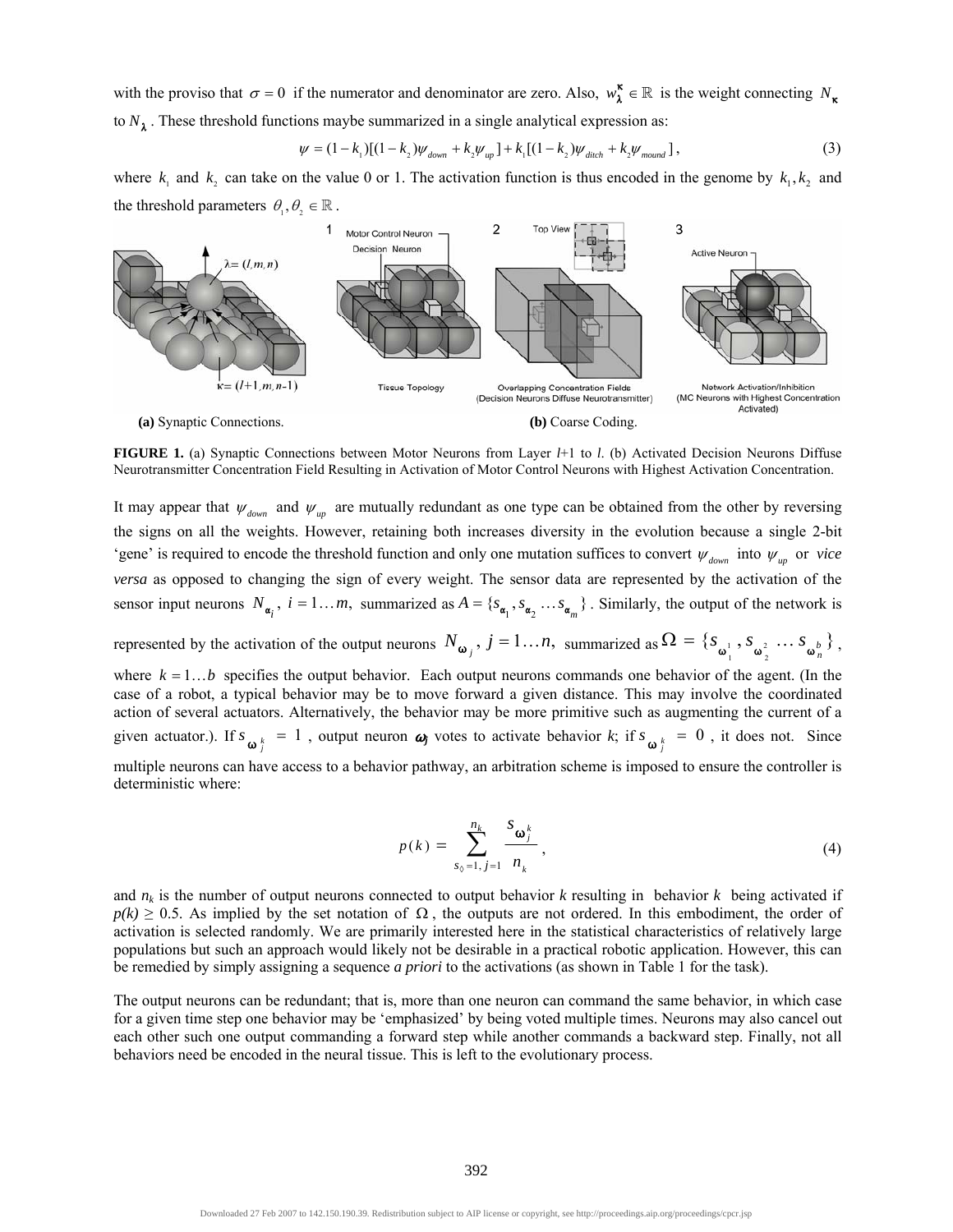### **The Decision Neuron**

The coarse-coding nature of the artificial neural tissue is provided by the decision neurons. Decision neurons can be thought of as rectangular structures occupying nodes in the lattice as established by the evolutionary process (Figure 1). The effect of these neurons is to excite or inhibit the motor control neurons (shown as spheres). Motivated as we are to seek biological support for ANT, we may look to the phenomenon of chemical communication among neurons. In addition to communicating electrically along axons, some neurons release chemicals that are read by other neurons, in essence serving as a 'wireless' communication system to complement the 'wired' one.

In ANT, the state of a decision neuron  $T_{\mu}$  located at  $\mu$  is binary and determined by one of the same activation functions (2) that also serve the motor control neurons. The inputs to  $T_{\mu}$  are all the input sensor neurons  $N_{\alpha}$ , *i.e.*,

$$
s_{\mu} = \psi_{\mu}(s_{\alpha_1} \dots s_{\alpha_m})
$$
 where  $\sigma_{\mu} = \sum_{\alpha} v_{\alpha}^{\mu} s_{\alpha} / \sum_{\alpha} s_{\alpha}$  and  $v_{\alpha}^{\mu}$  are the weights. The decision neuron is dominant if

 $s_{\mu} = 0$  and releases a virtual chemical of uniform concentration  $c_{\mu}$  over a prescribed field of influence if  $s_{\mu} = 1$ . A

motor control neuron will be excited into operation if the total concentration of the chemical from all influential decision neurons reaches a predefined critical level. Only those neurons that are so activated will establish the functioning network for the given set of input sensor data. Owing to the coarse-coding effect, the sums used in the weighted input of (1) are over only the set  $\overline{\hat{h}}(\lambda) \subseteq \hat{h}(\lambda)$  of active inputs to  $N_{\lambda}$ . Likewise the output of ANT is in general  $\overline{\Omega} \subseteq \Omega$ . The decision neuron's field of influence is taken to be a rectangular box extending  $\pm d_{\mu}^r$ ,  $r = 1, 2, 3$ , from  $\mu$  is the three perpendicular directions. These three dimensions along with  $\mu$  and  $c_{\mu}$ , the concentration level of the virtual chemical emitted by  $T_{\mu}$  are encoded in the genome.

### **Evolution and Development**

A population of ANT controllers is evolved in an artificial Darwinian manner (Holland, 1975). The 'genome' for a controller contains a 'gene' for each cell with a specifier *D* (see Figure 3) that is used to distinguish the functionality (between motor control, decision and tissue). A constructor protein (an autonomous program) interprets the information encoded in the gene and translates this into a cell descriptor protein (see Figure 2). The gene 'activation' parameter is a binary flag resident in all the cell genes and is used to either express or repress the contents of gene. When repressed, a descriptor protein of the gene content is not created. Otherwise, the constructor protein 'grows' the tissue in which each cell is located relative to a specified seed-parent address. A cell death flag determines whether the cell commits suicide after being grown. Once again, this feature in the genome helps in the evolutionary process for a cell, by committing suicide, still occupies a volume in the lattice although it is dormant. In otherwise retaining its characteristics, evolution can decide to reinstate the cell by merely toggling a bit.



**FIGURE 2.** Genes Are 'Read' by Constructor Protein that Transcribe the Information into a Descriptor Protein which Is Used to Construct a Cell. When a Gene Is Repressed, the Constructor Protein Is Prevented from Reading the Gene Contents.

In turn mutation (manipulation of gene parameters with uniform random distribution) to the growth program results in new cells being formed through cell division. The rate at which mutation occurs to a growth program is also specified for each tissue and is dependent on the neuron replication probability parameter. Cell division requires a parent cell (selected with highest replication probability relative to the rest of the cells within the tissue) and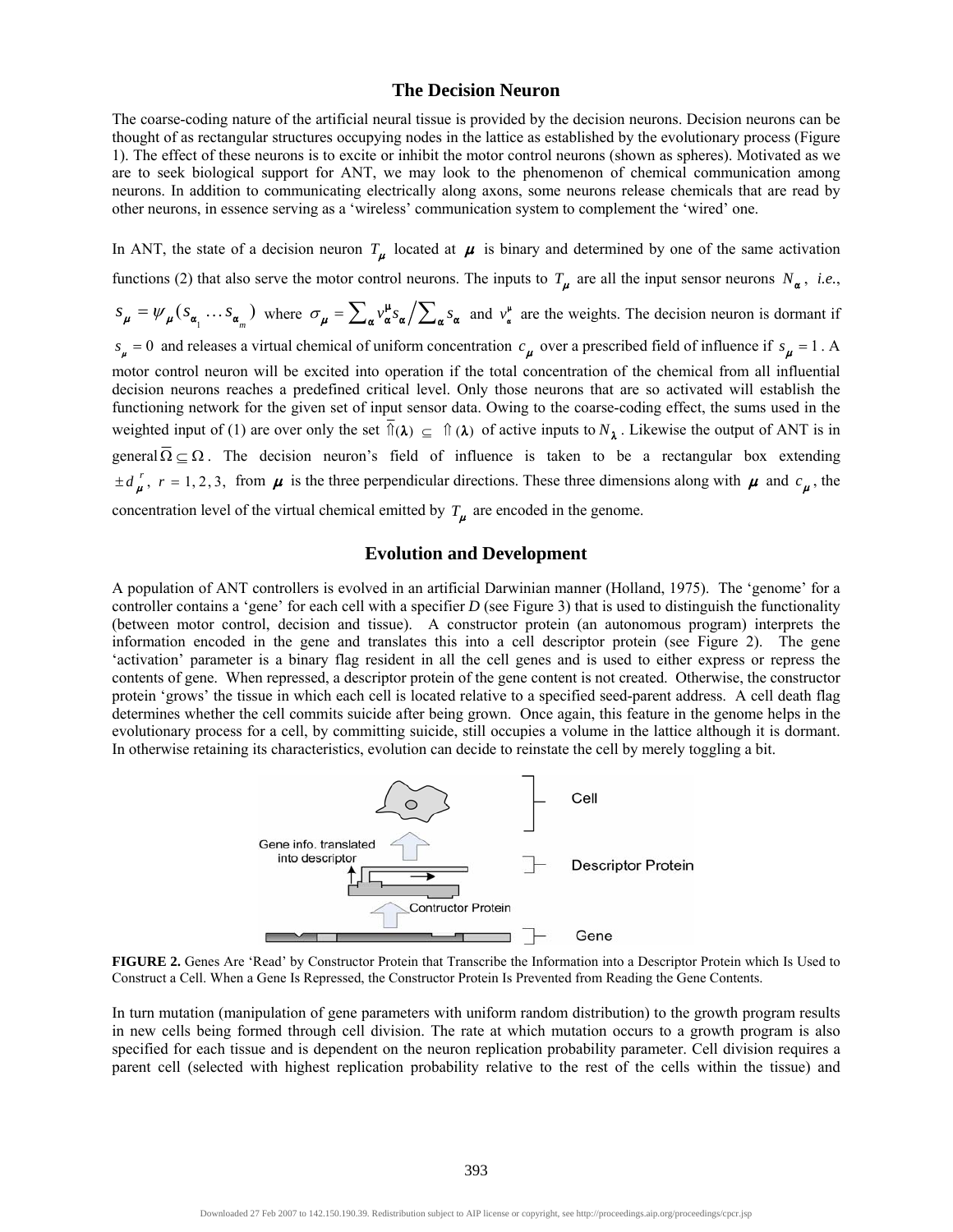involves copying *m*% of the original cell contents to a daughter cell (where *m* is determined based on uniform random distribution), with the remaining cell contents initialized with a uniform random distribution. The cell type of each new cell is determined based on the ratio of motor control to decision neurons specified in the tissue gene. The new cell can be located in one of 6 neighboring locations (top, bottom, north, south, east, west) sharing a common side with the parent and is not occupied by another cell.



**FIGURE 3.** Gene Descriptions for Elements within the ANT Genome.

# **SIMULATION EXPERIMENT SETUP**

The resource gathering and berm formation task is intended to demonstrate the feasibility of team of robots in gathering surface resources (such as titanium oxide or helium-3 on the lunar surface) into a designated dumping area, where the resources will be further processed. It could be argued that *emergent* task decomposition may be necessary to accomplish the task given a global fitness function. A layout of the simulation experiment area used for training is shown in Figure 4. The experiment region or workspace is modeled as a two-dimensional grid environment with the size of each square in the grid being just able to accommodate one robot. For this task, the controller need to accomplish a number of subtasks including gather resource material, avoiding workspace perimeter, avoiding colliding into other robots, and collecting resources into a berm at the designated location. (In the present experiment, a berm is simply a mound of the resource material.) The berm location has perimeter markings on the floor and a light beacon mounted nearby. The two colors on the border are intended to allow the controller to determine whether the robot is inside or outside the berm location. Though solutions can be found without the light beacon, its presence improves the efficiency of the solutions found as it allows the robots to track the target location from a distance instead of randomly searching the workspace for the perimeter. The global fitness function for the task measures the amount of resource material accumulated in the designated location within a finite number of time steps; in this case,  $T = 300$  timesteps.



**FIGURE 4.** 2-D Grid World Model of the Experiment Chamber.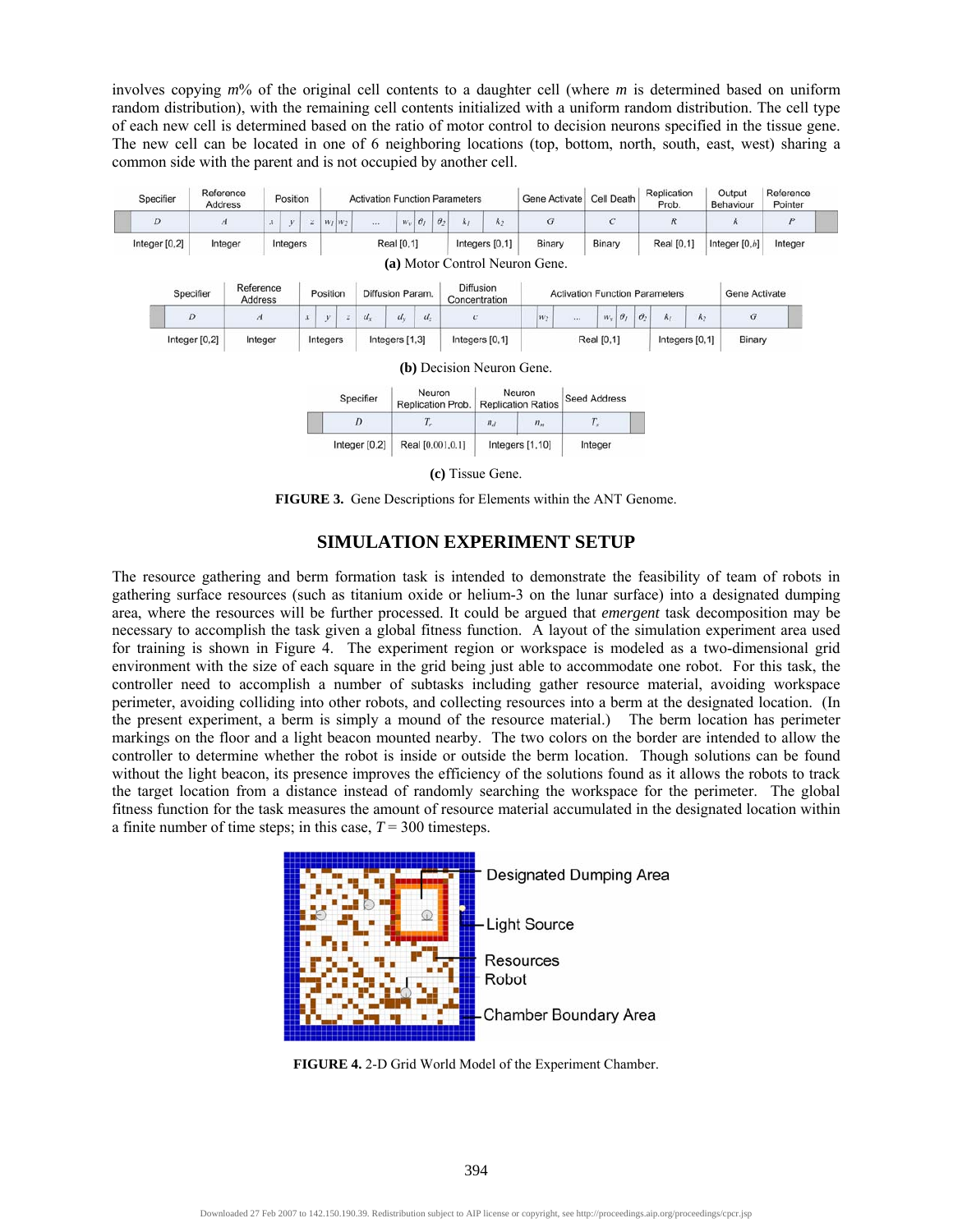| <b>TABLE 1.</b> Sensor Inputs. |                               |                                  |  |
|--------------------------------|-------------------------------|----------------------------------|--|
| <b>Variables</b>               | <b>Function</b>               | <b>States</b>                    |  |
| $V_1V_4$                       | <b>Resource Detection</b>     | Resource, No Resource            |  |
| $C_1C_4$                       | Colour Template Detection     | Blue, Red, Orange, Floor         |  |
| $S_1, S_2$                     | Front/Rear Obstacle Detection | Obstacle, No Obstacle            |  |
| $LP_1$                         | <b>Light Position</b>         | Left, Right, Center, Not Visible |  |
| $LD_1$                         | Light Range                   | $0-10$ (distance to light)       |  |

#### **TABLE 2.** Basis Behaviours.

| Order          | <b>Behaviour</b> | <b>Description</b>                                                                        |
|----------------|------------------|-------------------------------------------------------------------------------------------|
|                | Dump Resource    | Move one grid square backward and turn 90 <sup>°</sup> left, when resource inside shovel. |
| 2              | Move Forwards    | Move one grid square forwards.                                                            |
| 3              | Turn Right       | Turn $90^\circ$ right.                                                                    |
| $\overline{4}$ | Turn Left        | Turn $90^{\circ}$ left.                                                                   |
| 5, 7, 9, 11    | Bit Set          | Set memory bit i to $1$ , i= $14$                                                         |
| 6, 8, 10, 12   | Bit Clear        | Set memory bit i to 0, $i=14$                                                             |



**FIGURE 5.** Robot Input Sensor Mapping, Simulation Model Shown Inset.

For this task, inputs to the ANT controller are shown in Table 1 (right). The robots have access to a pair of webcams and a set of sonar sensors. All raw input data are discretized. The sonar sensors are used to determine the values of  $S_1$  and  $S_2$ . One of the cameras is used to detect resource material (green packing peanuts) and colored floor templates (see Figure 5). The other camera is used to track the light beacon. In order to identify peanuts and colored floor templates, a naïve Bayes classifier is used to perform colour recognition (Hastie*,* Tibshirani and Friedman, 2001). Simple feature-detection heuristics are used to determine the values of  $V_1$ . . .  $V_4$  and  $C_1$ .  $C_4$  based on the grid locations shown. For detection of the light beacon, the shutter speed and gain are adjusted to ensure that the light source is visible while other background features are underexposed. The position of the light  $LP_1$  is determined based on the pan angle of the camera. The distance to the light source  $LD_1$  is estimated based on its size in the image. The robots also have access to four memory bits, which can be manipulated using some of the basis behaviours. Table 1 (left) lists the basis behaviors the robot can perform. These behaviors are activated based on an arbitration scheme mentioned previously and all occur within a single timestep. Darwinian selection is performed based on the fitness value of each controller averaged over 100 different initial conditions. The Evolutionary Algorithm (EA) population size for the experiments is  $P = 100$ , crossover probability  $p_c = 0.7$ , mutation probability  $p_m = 0.025$  and tournament size of 0.06 *P* (for Tournament selection).

# **RESULTS AND DISCUSSION**

Figure 6 shows the fitness (population best) of the overall system evaluated at each generation of the artificial evolutionary process. The performance of a fixed-topology, fully connected network with 12 hidden and output neurons is also shown in Figure 7. While this is not intended as some benchmark network, in a fixed-topology network there tends to be more 'active' synaptic connections present (since all neurons are active) and thus it takes longer for each neuron to tune these connections for all sensory inputs. In an ANT-based architecture, the network is dynamically formed based on set of sensory input facilitating smaller network specialized for specific sensory inputs. The average fitness comparison with ANT controllers shows that the performance increases with the number of robots. With an increased number of robots, each robot has a smaller area to cover in trying to gather and dump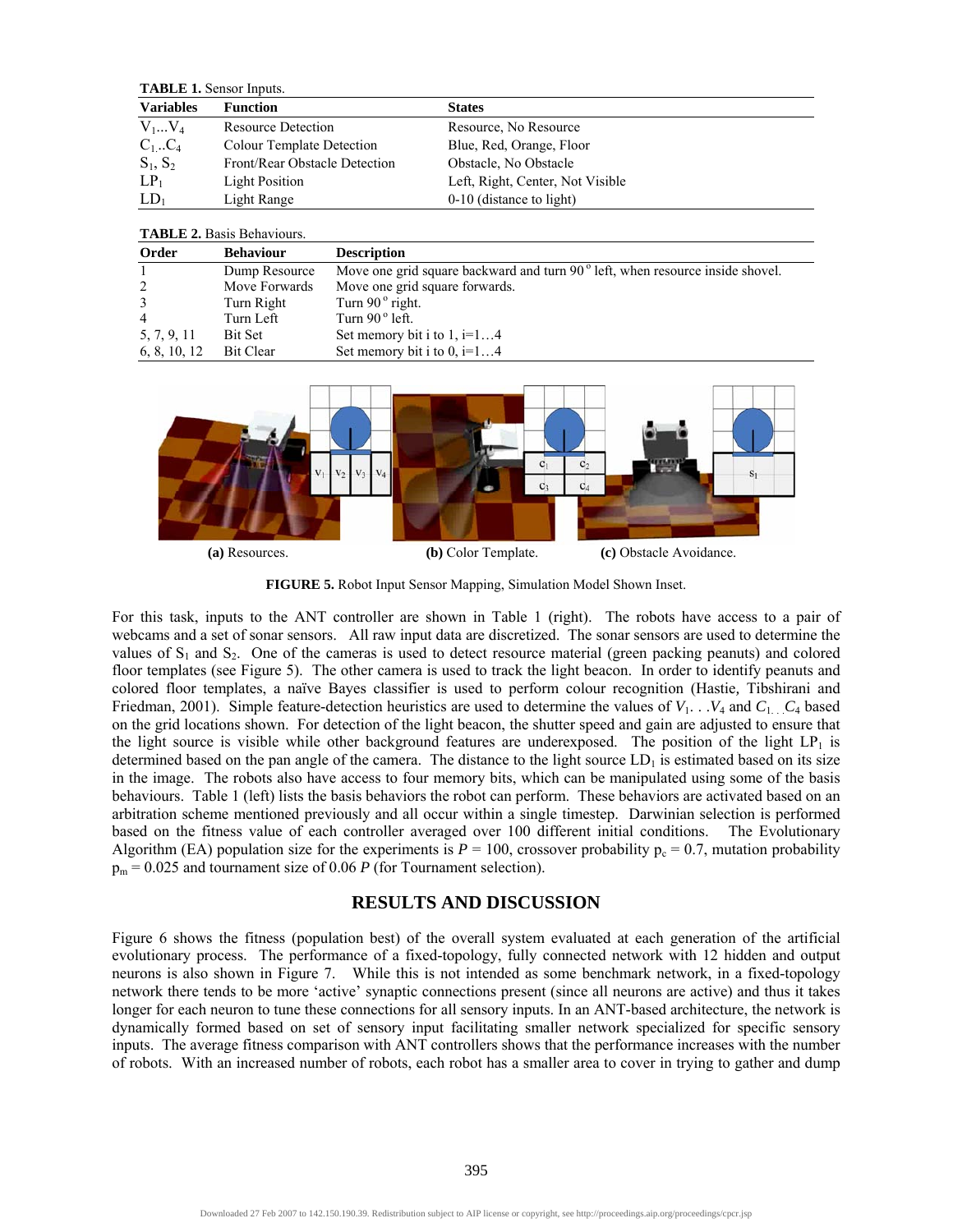resources. Some of the emergent solutions indicate that the individual robots all figure out how to dump nearby resources into the designated berm area; however, not all robots deliver resource all the way to the dumping area every time (Figure 8). Instead, the robots learn to pass the resource material from one individual to another during an encounter; a 'bucket brigade' (Figure 8 (d)–(e)). This technique improves the overall efficiency of system as less time is spent traveling to and from the dumping area. Since the robots cannot explicitly communicate with one another, these encounters happen by chance rather than through preplanning. As with other multiagent systems, communication between robots occurs through manipulation of the environment in the form of stigmergy.

While the robot controllers can detect and home in on a light beacon, this source of navigation is not always used. Although not necessary, the light beacon helps in navigation by allowing the robots to locate dumping area. It is surprising that the fitness of the system is not substantially affected by the light source turned off. However, when the light source is on, the controllers do make use of it to home in on the dumping area even though this does not appear to provide any noticeable performance advantages (Figure 7). Once the robots are facing away from the light source, the light beacon sensor is out of view and hence in the 'Not Visible' state.



**FIGURE 6.** Evolutionary Performance Comparison of ANT Based Solutions for between 1 and 5 Robots.



**FIGURE 7.** Evolutionary Performance Comparison with 4 Robots for Fixed Topology Case and Light Beacon Off.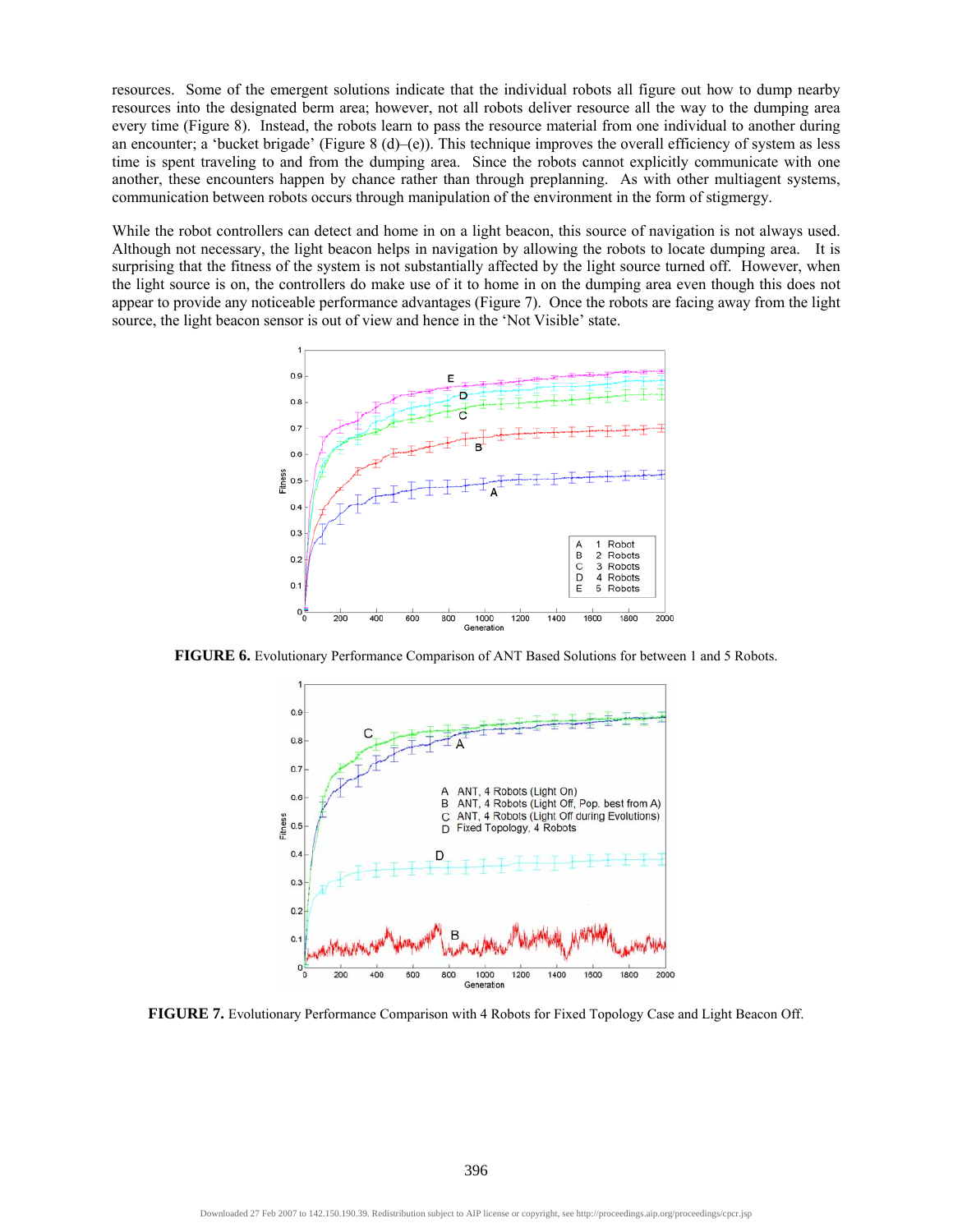

 **(d)** Timestep 271. **(e)** Timestep 272. **(f)** All Robots (0-557 Timesteps). **FIGURE 8. (a)**-**(f)** Snapshots and Robot Trajectories of a Task Simulation (4 robots).



**(a)** Frame 1. **(b)** Frame 2. **(c)** Frame 3. **(d)** Frame 4.

**FIGURE 9.** Movie frames of Argo Rover with ANT Controller Homing onto Designated Area and Dumping Resources.



**FIGURE 10.** System Activity for the Resource Gathering Task (4 Robots, Population Best Solution).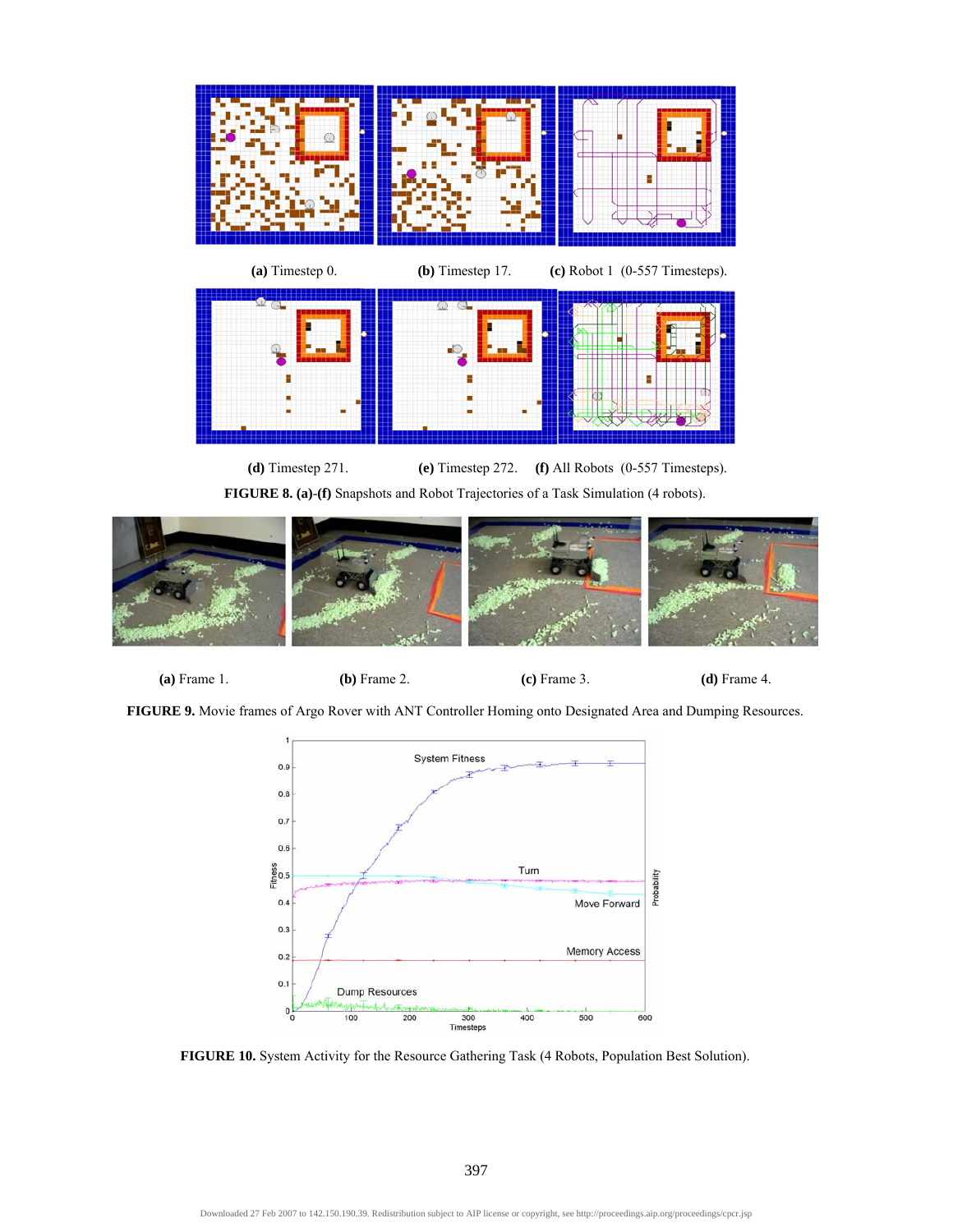This particular set-up would necessitate reliance on other environment cues to find the dumping area. For example, the controllers are found to follow the blue-shaded boundary until they approach the dumping area, at which time the robot can see and use the light source (Figure 8  $(c)$ , (f)). This is in part due to the dumping area being next to the boundary region in our experiments. Thus, where possible, the controllers perform 'sensor fusion,' making use of data from multiple sensors to perform navigation to and from the dumping area. Some of the evolved behaviours particularly, 'dump resources', which depends on both visual cues and the light beacon has been verified on hardware (see Figure 9). In these experiments, the robots have no information about how much time is available; hence, the system cannot greedily accumulate resource materials without periodically dumping the material at the designated area. This explains why we see a steady increase in the amount of resource material gathered over time (see Figure 10). Fitness increases as more robots are added. With fewer robots moving around based on a deterministic rule set, there is an increased possibility of being unable to visit the entire workspace within a finite number of time steps since the robots settle into cyclical loops once there is no more resource material along their trajectories (Figure 8 (f)). With an increased number of robots, these trajectories tend to become chaotic because the trajectories overlap and result in robot-robot encounters, which results in the robots turning away to avoid collision. These changes in trajectory enable the robots to cover an area that may not have been previously visited, thus improving the overall system performance. However, the simulations indicate that the point of diminishing returns is eventually reached. Beyond this point, additional robots have a minimal effect on the performance of the solution.

## **CONCLUSIONS**

A developmental Artificial Neural Tissue (ANT) architecture has been successfully applied to a multirobot resource gathering and berm formation task in support of lunar in-situ resource utilization efforts. ANT controllers require only a global fitness function that merely measures the performance of the controller for a given task and a generic set of basis behaviors. Since little preprogrammed knowledge is given, an ANT architecture may permit novel solutions that might otherwise be overlooked by a human supervisor. ANT controllers are shown to exploit a number of mechanisms known to be used in multiagent systems in unsupervised manner, including environmental templates, stigmergy and self-organization. By exploiting these mechanisms the controllers exhibited novel functionality including use of 'bucket brigades' and various homing behaviors using sensor fusion.

## **ACKNOWLEDGMENTS**

This work was partially funded by the Natural Sciences and Engineering Research Council of Canada. We also wish to thank the reviewers for their helpful comments.

### **REFERENCES**

- Barfoot, T. D., D'Eleuterio G.M.T., "An Evolutionary Approach to Multiagent Heap Formation," in proceedings of *IEEE Congress on Evolutionary Computation (CEC)*, edited by Angeline et al., IEEE, Washington DC, 1999, pp. 427-435.
- Beckers, R., O. E. Holland, and J. L. Deneubourg, "From Local actions to Global Tasks: Stigmergy and Collective Robots," in *Artificial Life IV*, edited R. Brooks, P. Maes, MIT Press, Cambridge, MA, 1994, pp. 181-189.
- Bonabeau, E., et al., "Self-organization in social insects," *Trends in Ecology and Evolution*, **12**, 188-193, (1997).
- Bonabeau,E., Dorigo, M., and Theraulaz G., *Swarm Intelligence: From Natural to Artificial Systems*, Oxford University Press, New York, NY, 1999, pp. 183-205.
- Bristow, K. L. and Holt, J. A. "Can Termites Create Local Energy Sinks to Regulate Mound Temperature?" *Journal of Thermal Biology*, **12**, 19-21, (1997).
- Crabbe, F., Dyer, M., "Second-order networks for wall-building agents," in proceedings of *IEEE International Joint Conference on Neural Networks*, IEEE, Washington DC, 1999, pp. 2178– 2183.
- Grasse, P., "La reconstruction du nid les coordinations interindividuelles; la theorie de stigmergie,'' *Insectes Sociaux*, **35**, 41–84 (1959).
- Hastie, T., Tibshirani, R., Friedman, R., *The Elements of Statistical Learning*, Springer, New York, NY, 2001, pp. 184-185.
- Holland, J., *Adaptation in Natural and Artificial Systems*, University of Michigan Press, Ann Arbor, MI, 1975, pp. 89-118.
- Mataric, M. et al. *"*Cooperative Multi-Robot Box Pushing," in proceedings of *IEEE International Conference on Intelligent Robots and Systems*, IEEE, Washington DC, 1995, pp 556-561.
- Melhuish, C., Welsby, J., Edwards, C., *Using Templates for Defensive Wall Building with Autonomous Mobile Ant-Like Robots*, Manchester Tech. Report/UMCS-99-3-1, Univ. of Manchester, Manchester, UK, 1999.
- Miller, D., Machulis, K., "Visual Aids for Lunar Rover Tele-operation," in proceedings of *8th International Symposium on Artificial Intelligence, Robotics and Automation in Space,* edited by R. Battrick, ESA Publishing, Noordwijk, Netherlands 2005.